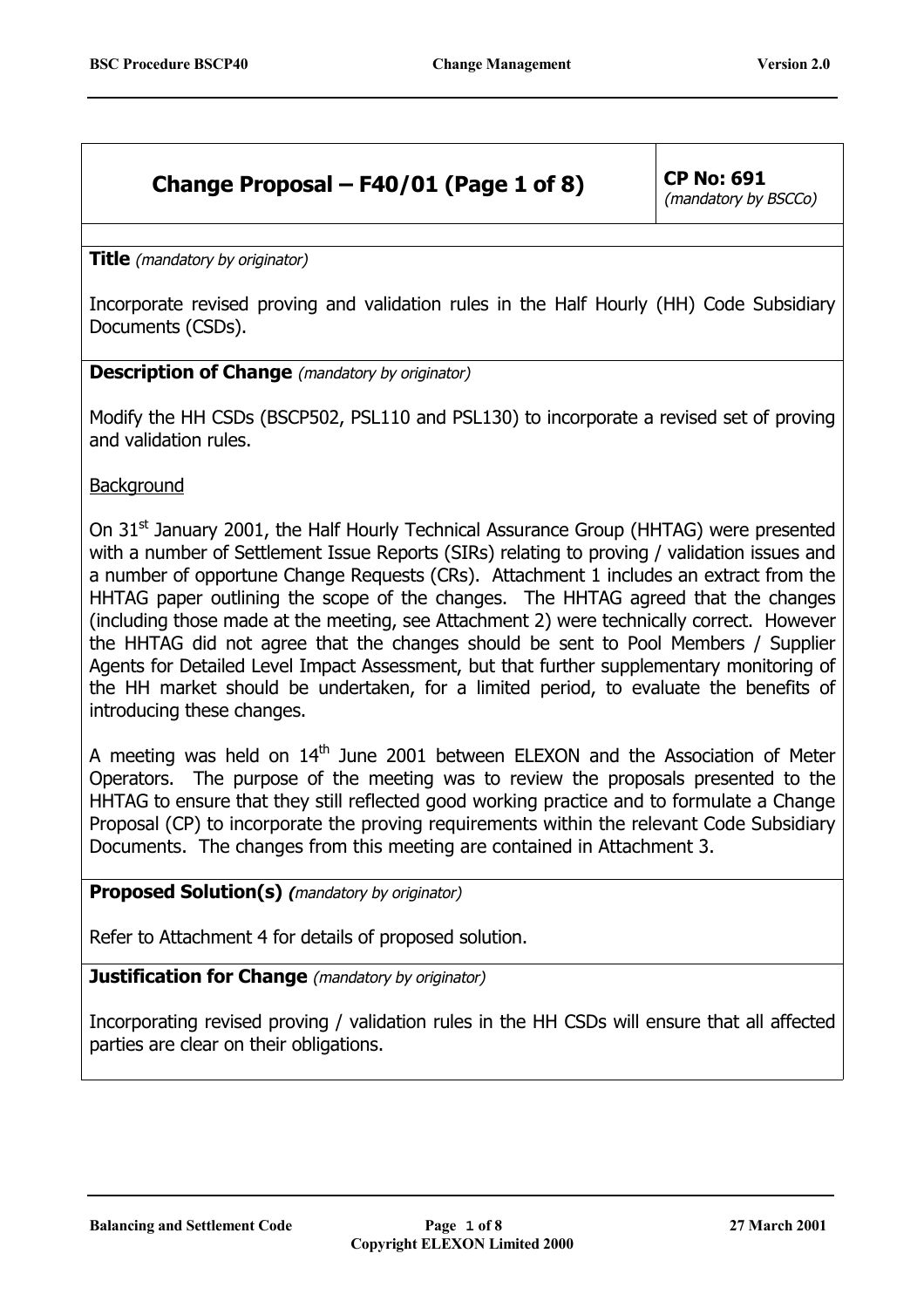| Change Proposal – F40/01 (Page 2 of 8)                                                                                                                                                                                                                                                                                                                                                               | <b>CP No:</b><br>(mandatory by BSCCo)                                                                                                                                         |  |  |
|------------------------------------------------------------------------------------------------------------------------------------------------------------------------------------------------------------------------------------------------------------------------------------------------------------------------------------------------------------------------------------------------------|-------------------------------------------------------------------------------------------------------------------------------------------------------------------------------|--|--|
| Other Configurable Items Potentially Affected by Proposed Solution(s) (optional by<br>BSCCo)                                                                                                                                                                                                                                                                                                         |                                                                                                                                                                               |  |  |
| None.                                                                                                                                                                                                                                                                                                                                                                                                |                                                                                                                                                                               |  |  |
|                                                                                                                                                                                                                                                                                                                                                                                                      | <b>Impact on Core Industry Documents</b> (optional by originator)                                                                                                             |  |  |
| None.                                                                                                                                                                                                                                                                                                                                                                                                |                                                                                                                                                                               |  |  |
|                                                                                                                                                                                                                                                                                                                                                                                                      | <b>Related Changes and/or Projects (mandatory by BSCCo)</b>                                                                                                                   |  |  |
| ELEXON held a HH Issues Workshop on $31st$ July 2001, the scope of which was to assess<br>the general issues impacting primarily Supplier Agents. Any changes required to the CSDs<br>as a result of this workshop may be progressed in parallel with this CP, as long as this CP is<br>not delayed unnecessarily, to ensure that there is one HH set of changes only incorporated<br>into the CSDs. |                                                                                                                                                                               |  |  |
| <b>Originator's Details:</b>                                                                                                                                                                                                                                                                                                                                                                         |                                                                                                                                                                               |  |  |
| <b>BCA Name:</b>                                                                                                                                                                                                                                                                                                                                                                                     |                                                                                                                                                                               |  |  |
| Organisation:                                                                                                                                                                                                                                                                                                                                                                                        | <b>ELEXON</b>                                                                                                                                                                 |  |  |
| <b>Email Address:</b>                                                                                                                                                                                                                                                                                                                                                                                |                                                                                                                                                                               |  |  |
| Date:                                                                                                                                                                                                                                                                                                                                                                                                |                                                                                                                                                                               |  |  |
| Organisation:                                                                                                                                                                                                                                                                                                                                                                                        |                                                                                                                                                                               |  |  |
| <b>Attachments:</b>                                                                                                                                                                                                                                                                                                                                                                                  | Yes, see below.                                                                                                                                                               |  |  |
| Attachment 1:                                                                                                                                                                                                                                                                                                                                                                                        | SIRs / CRs Included within Batch of Changes Presented to HHTAG on<br>31 <sup>st</sup> January 2001                                                                            |  |  |
| Attachment 2:<br>Attachment 3:<br>Attachment 4:                                                                                                                                                                                                                                                                                                                                                      | Additional Changes Agreed by the HHTAG on 31 <sup>st</sup> January 2001<br>Further Proposals as a Result of Meeting on 10 <sup>th</sup> June 2001<br>Scope of Change Proposal |  |  |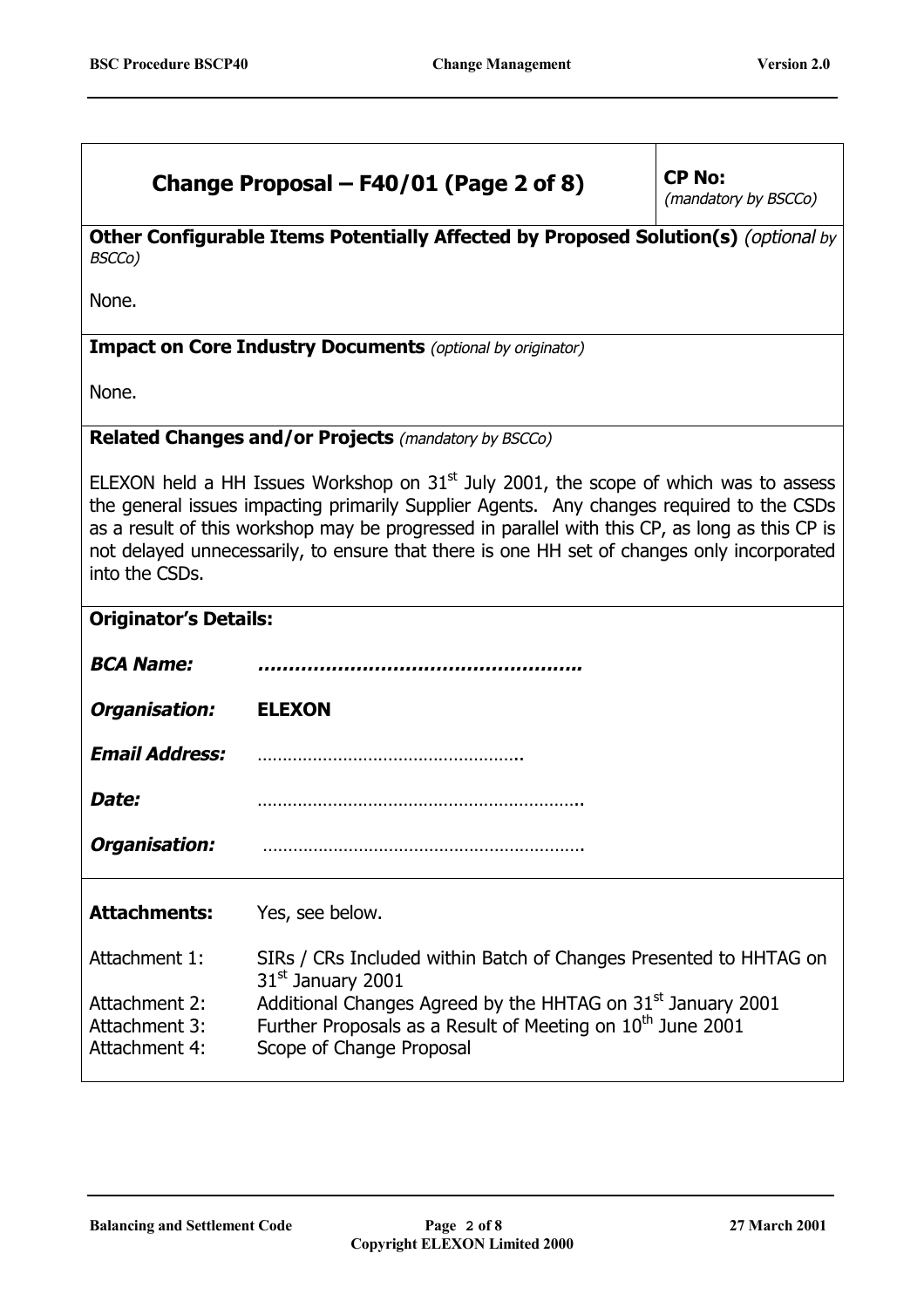### **SIRs / CRs Included within Batch of Changes Presented to HHTAG on 31st January 2001**

Below is the set of SIRs / CRs which were presented to the HHTAG for approval, together with the impacted documentation.

| <b>SIR</b><br><b>No</b> | <b>Title</b>                                 | <b>CR No</b> | <b>Legal Framework Impacted</b>       |
|-------------------------|----------------------------------------------|--------------|---------------------------------------|
| R2986                   | <b>Erroneous Energy</b>                      | R3029        | AP502 Half Hourly Data Collection for |
|                         | <b>Value Entering</b><br><b>Settlements</b>  |              | Metering Systems Registered in PRS    |
|                         |                                              | R3030        | SL130 Half Hourly Data Collection     |
| R2988                   | Proving Tests -                              | R3031        | AP502 Half Hourly Data Collection for |
|                         | <b>Additional Key Fields</b>                 |              | Metering Systems Registered in PRS    |
| R2989                   | Proving Tests -                              | R3032        | AP502 Half Hourly Data Collection for |
|                         | Receipt of Meter<br><b>Technical Details</b> |              | Metering Systems Registered in PRS    |
|                         |                                              | R3033        | SL130 Half Hourly Data Collection     |
| R2990                   | Proving Tests -                              | R3034        | AP502 Half Hourly Data Collection for |
|                         | <b>Methods and Timings</b>                   |              | Metering Systems Registered in PRS    |
|                         |                                              | R3035        | SL110 Meter Operation                 |
|                         |                                              | R3036        | SL130 Half Hourly Data Collection     |
| <b>None</b>             | Changes required to                          | R2265        | AP502 Half Hourly Data Collection for |
|                         | $AP502 - list of$<br><b>Associated APs</b>   |              | Metering Systems Registered in PRS    |
| <b>None</b>             | Changes to AP502,                            | R2996        | AP502 Half Hourly Data Collection for |
|                         | footnote 7                                   |              | Metering Systems Registered in PRS    |
| <b>None</b>             | Minor error correction                       | R3037        | AP502 Half Hourly Data Collection for |
|                         | in AP502                                     |              | Metering Systems Registered in PRS    |
| <b>None</b>             | Capitalisation of term                       | R2723        | SL130 Half Hourly Data Collection     |
|                         | "meter period value"<br>in SL130             |              |                                       |
| <b>None</b>             |                                              | R2901        |                                       |
|                         | <b>Timing Inconsistency</b><br>within SL130  |              | SL130 Half Hourly Data Collection     |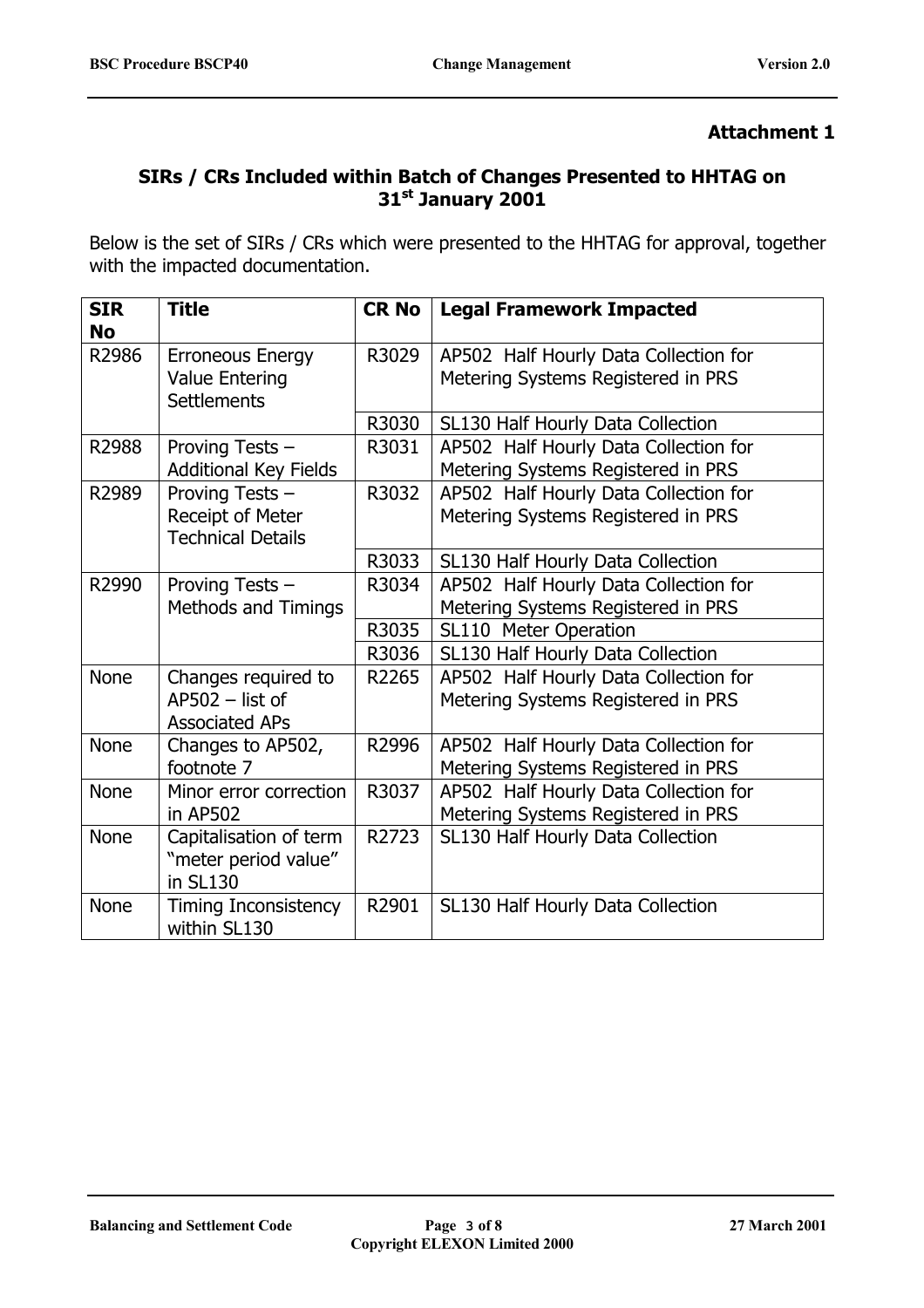## **Additional Changes Agreed by the HHTAG on 31st January 2001**

Below are the additional changes which were agreed by the HHTAG for inclusion within the relevant impacted documentation.

| <b>Doc/Section</b>       | <b>Comments/Changes</b>                                                                                                                                                                                                                                                                                                            |
|--------------------------|------------------------------------------------------------------------------------------------------------------------------------------------------------------------------------------------------------------------------------------------------------------------------------------------------------------------------------|
| <b>AP502</b>             |                                                                                                                                                                                                                                                                                                                                    |
| 2.2.7                    | should include Proving Test. (Process relates to a CoS concurrent with<br>CoDC.)                                                                                                                                                                                                                                                   |
| $2.3.9 - 2.3.10$         | should not say 'on Same Day'. Check if these two sections could be on<br>the same page.                                                                                                                                                                                                                                            |
| 2.3.11                   | could the remote site visit also include remote collection by the MO.                                                                                                                                                                                                                                                              |
| 2.3.12                   | clarify $3.3.12.5$ – where does proved HHMO data come from?                                                                                                                                                                                                                                                                        |
| 3.3.9                    | footnote 7 should not reference Executive Committee                                                                                                                                                                                                                                                                                |
| 3.3.10.1                 | should tie-in with corresponding workflow diagram                                                                                                                                                                                                                                                                                  |
| 3.3.11.2                 | clarify - 'past/future'                                                                                                                                                                                                                                                                                                            |
| 3.3.11.4                 | clarify - should be data for the same day and clarify rules on when the<br>HHDC can't collect.                                                                                                                                                                                                                                     |
| 3.3.11.5                 | clarify - should be a minimum of one Settlement period as long as these<br>were non zero energy values.                                                                                                                                                                                                                            |
| 3.4.1.5                  | clarify - wording with regard validation and stopping erroneous data<br>going from the HHDC to the HHDA                                                                                                                                                                                                                            |
| 3.4.1.6                  | clarify - if no response in 3.4.1.5 then two boxes may be needed. What<br>is proposed to send to Settlement should be sent to everyone.                                                                                                                                                                                            |
| 4.5.1                    | change last para to, "if the HHDC receives a D0268 Half Hourly Meter<br>Technical Details relating to above circumstances and no successful<br>proving test is then performed within the appropriate timescales (4.5.2),<br>the HHDC will report this to the HHMO and the Supplier. The HHMO will<br>then initiate a proving test. |
| 4.5.2                    | second sentence, change 'registration date' to 'energisation date'<br>i)<br>delete footer 9<br>ii)                                                                                                                                                                                                                                 |
| <b>SL110 &amp; SL130</b> |                                                                                                                                                                                                                                                                                                                                    |
| General                  | timescale table in AP502 section 4.5.2 should be included in SL110 &<br><b>SL130</b>                                                                                                                                                                                                                                               |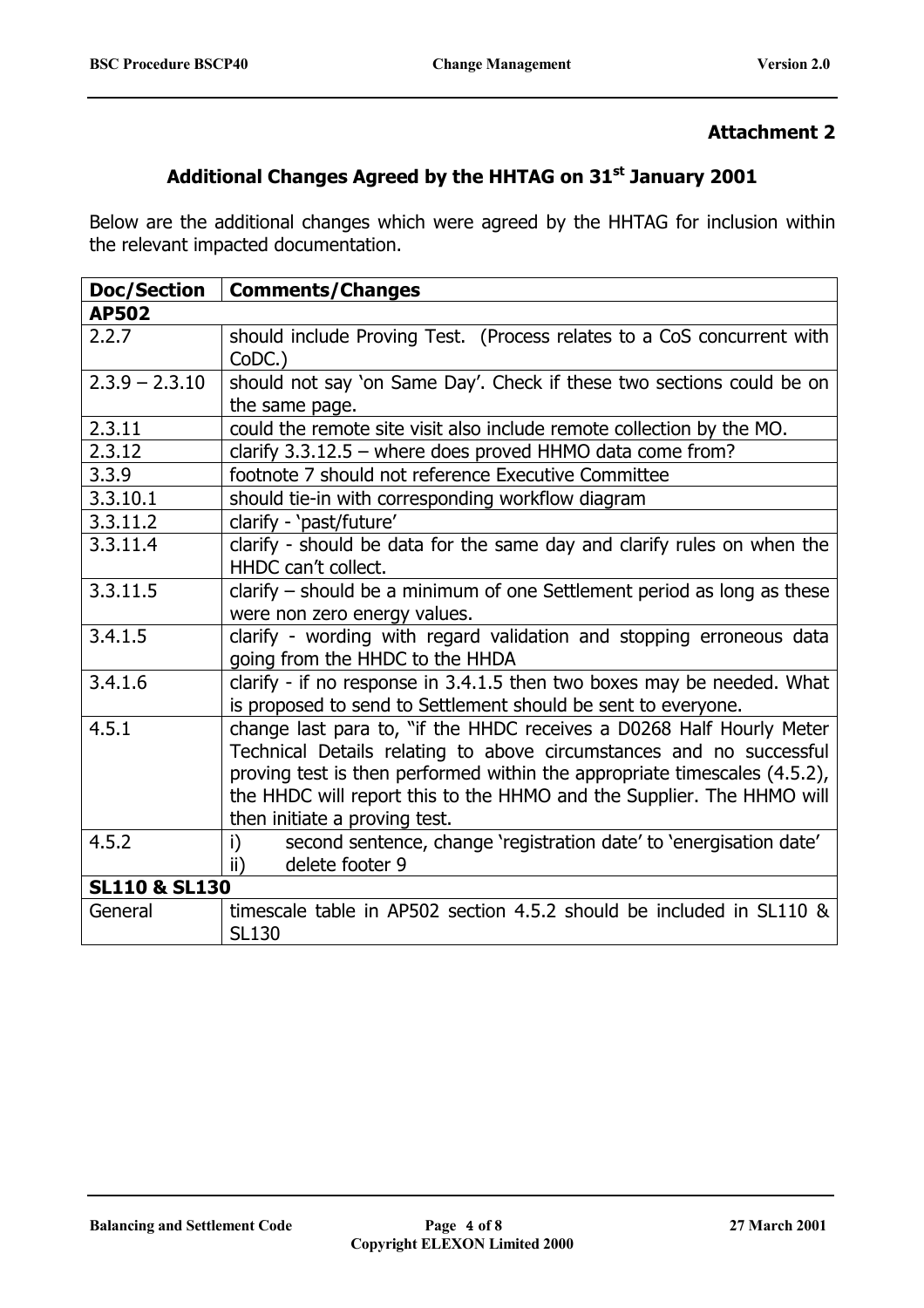## Further Proposals as a Result of Meeting on 10<sup>th</sup> June 2001

Below are the requirements which have been identified for consideration following a meeting between ELEXON and the Association of Meter Operators on  $10<sup>th</sup>$  June 2001. The proposals below are based on the red-lined changes which were presented to the HHTAG at their meeting on  $31<sup>st</sup>$  January 2001.

The proposals below are split into the following three categories:

- R Replacement requirement (ie. supersedes the HHTAG agreed requirement)
- N New requirement (ie. no similar requirement proposed and reviewed by HHTAG)
- S Similar requirement (ie. HHTAG are broadly aware of the requirement)

| <b>No</b>      | <b>Description of Proposal</b>                                                                                                                                                                                                                                                                                                                                                                                                                                          |    | <b>Proposal Type</b> |                |  |
|----------------|-------------------------------------------------------------------------------------------------------------------------------------------------------------------------------------------------------------------------------------------------------------------------------------------------------------------------------------------------------------------------------------------------------------------------------------------------------------------------|----|----------------------|----------------|--|
|                |                                                                                                                                                                                                                                                                                                                                                                                                                                                                         | R  | N                    | S              |  |
| $\mathbf{1}$   | BSCP502: Merge all proving processes into one where the<br>same start and finish activities are undertaken. Where there<br>is a divergence of process, document this separately.                                                                                                                                                                                                                                                                                        |    |                      | $\overline{S}$ |  |
| $\overline{2}$ | BSCP502: Add a note to the effect that the proving test can<br>take place prior to the appointment in SMRS, so long as<br>there is an agreement between the Supplier, HHMOA, HHDC<br>and the customer.                                                                                                                                                                                                                                                                  |    | N                    |                |  |
| 3              | BSCP502: Clarify that it is not necessary for the various<br>permutations of proving tests to be carried out on the same<br>day.                                                                                                                                                                                                                                                                                                                                        |    | N                    |                |  |
| $\overline{4}$ | BSCP502, Process 2.3.12 'Proving of MS Following<br>Reconfiguration or Change of HHDC (CoDC) or Change of<br>HHMOA (CoMOA): This process should be revised as<br>follows:<br>a) For CoMOA: Proving test only required in the event that<br>the D0268 was manually intervened by the HHMOA.<br>b) For CoDC: Proving test only required in the event that<br>the old and new HHDCs are using different Settlement<br>data configuration (ie. IMServ 'Notes of Guidance'). | R. |                      |                |  |
| 5              | BSCP502 (various references), PSL130 (1.4.2.3): Remove<br>the requirement for the HHDC to notify the Panel if the<br>HHDC received a D0268 where no successful proving test<br>has been completed.                                                                                                                                                                                                                                                                      |    |                      | $\mathsf{S}$   |  |
| 6              | BSCP502: Add that the HHMOA will retrieve data on site for<br>use in the proving test eg. 3.3.10.1.                                                                                                                                                                                                                                                                                                                                                                     |    | N                    |                |  |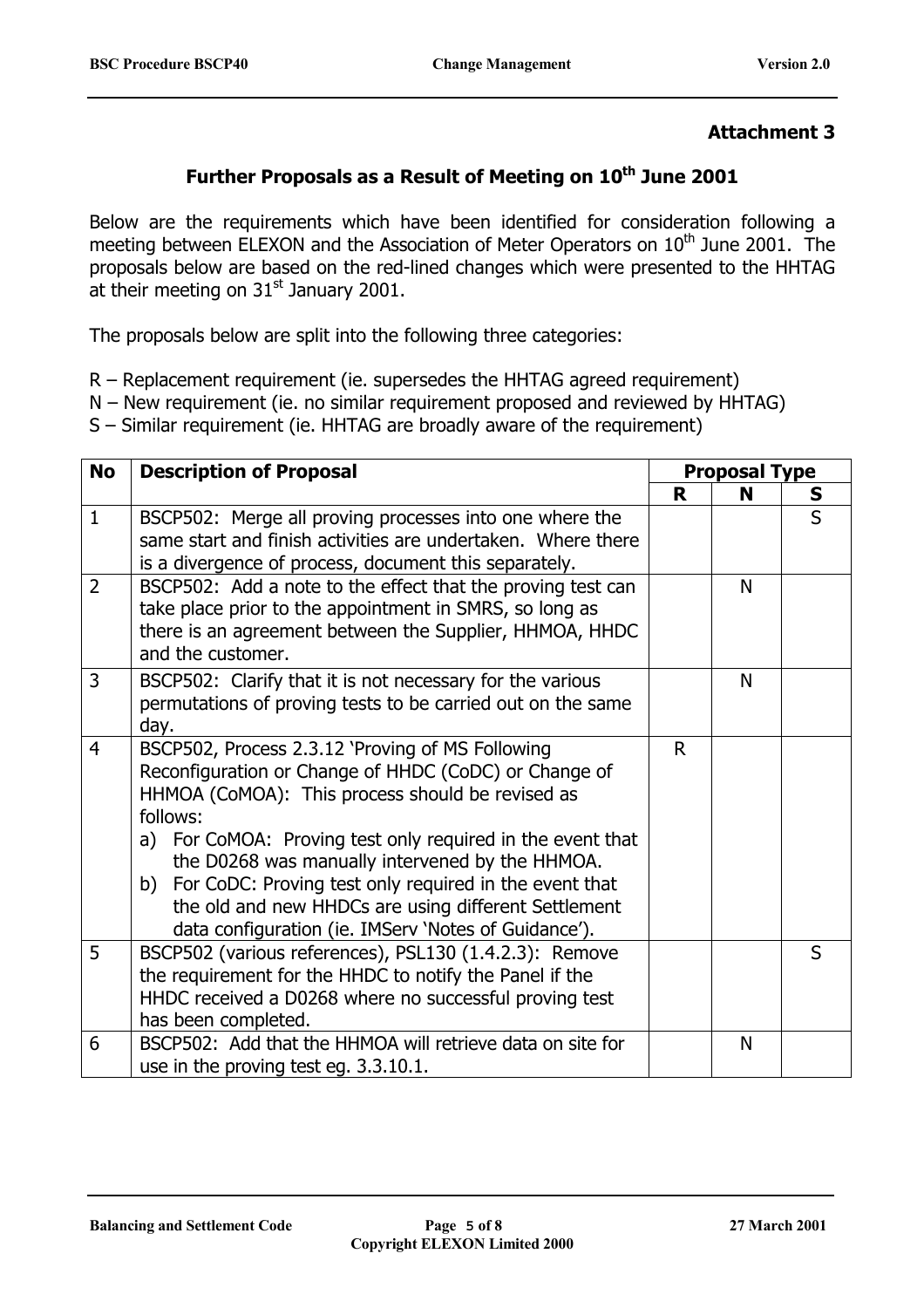| <b>No</b>      | <b>Description of Proposal</b>                                  | <b>Proposal Type</b> |   |              |
|----------------|-----------------------------------------------------------------|----------------------|---|--------------|
|                |                                                                 | R                    | N | S            |
| $\overline{7}$ | BSCP502: Add that the HHDC must send the HHMOA, where           |                      |   | $\mathsf{S}$ |
|                | appropriate, the same Settlement Period data as has been        |                      |   |              |
|                | collected on site by the HHMOA eg. 3.3.9.4.                     |                      |   |              |
| 8              | BSCP502: Add note that a proving test cannot occur for a        |                      |   | S            |
|                | Settlement Period with zero energy recorded.                    |                      |   |              |
| 9              | BSCP502: Add 'requested' before all occurrences of 'HH          |                      | N |              |
|                | metering data by one of the following two methods' on the       |                      |   |              |
|                | basis that the HHDC needs to provide data for the same          |                      |   |              |
|                | Settlement Periods as the HHMOA eg. 3.3.11.4.                   |                      |   |              |
| 10             | BSCP502, Appendix 4.5 'Proving of HH MS': Modify the            | $\mathsf{R}$         |   |              |
|                | rules on when estimated data can be used where the              |                      |   |              |
|                | proving test is not completed. The rules should allow for       |                      |   |              |
|                | the following circumstances:                                    |                      |   |              |
|                | a) If a proving test fails, then estimated data will be used    |                      |   |              |
|                | until a successful proving test has been completed.             |                      |   |              |
|                | b) If a proving test is not undertaken before metering data     |                      |   |              |
|                | enters Settlement, the retrieved data maybe used for            |                      |   |              |
|                | Settlement purposes. This impacts footnote 9 and the            |                      |   |              |
|                | second paragraph in 4.5.2.                                      |                      |   |              |
| 11             | BSCP502, Appendix 4.5.1 'Reasons for a Proving Test': Add       |                      | N |              |
|                | a 'Change of Trading Arrangement from CMRS to SMRS (in          |                      |   |              |
|                | accordance with BSCP68), as a reason for triggering a           |                      |   |              |
|                | proving test.                                                   |                      |   |              |
| 12             | BSCP502, Appendix 4.5.2 'Proving Test /<br>Re-Test              |                      |   | S            |
|                | Timescales': The 'registration date' is not always correct as   |                      |   |              |
|                | indicated in the text eg. if a meter is reconfigured then the   |                      |   |              |
|                | registration date will be different to the reconfiguration date |                      |   |              |
|                | so the reconfiguration date sets off the timescales referred    |                      |   |              |
|                | to in the table, rather than the appointment date.              |                      |   |              |
| 13             | BSCP502, Appendix 4.5.3 'Key Metering Equipment                 | $\mathsf R$          |   |              |
|                | Technical Details': The last two bullets (relating to HHDC      |                      |   |              |
|                | and / or HHMO and Access to Metering Equipment at               |                      |   |              |
|                | Password level 3) are not key field changes. They should be     |                      |   |              |
|                | included as new categories in Appendix 4.5.1, with the          |                      |   |              |
|                | caveats outlined in number 4.                                   |                      |   |              |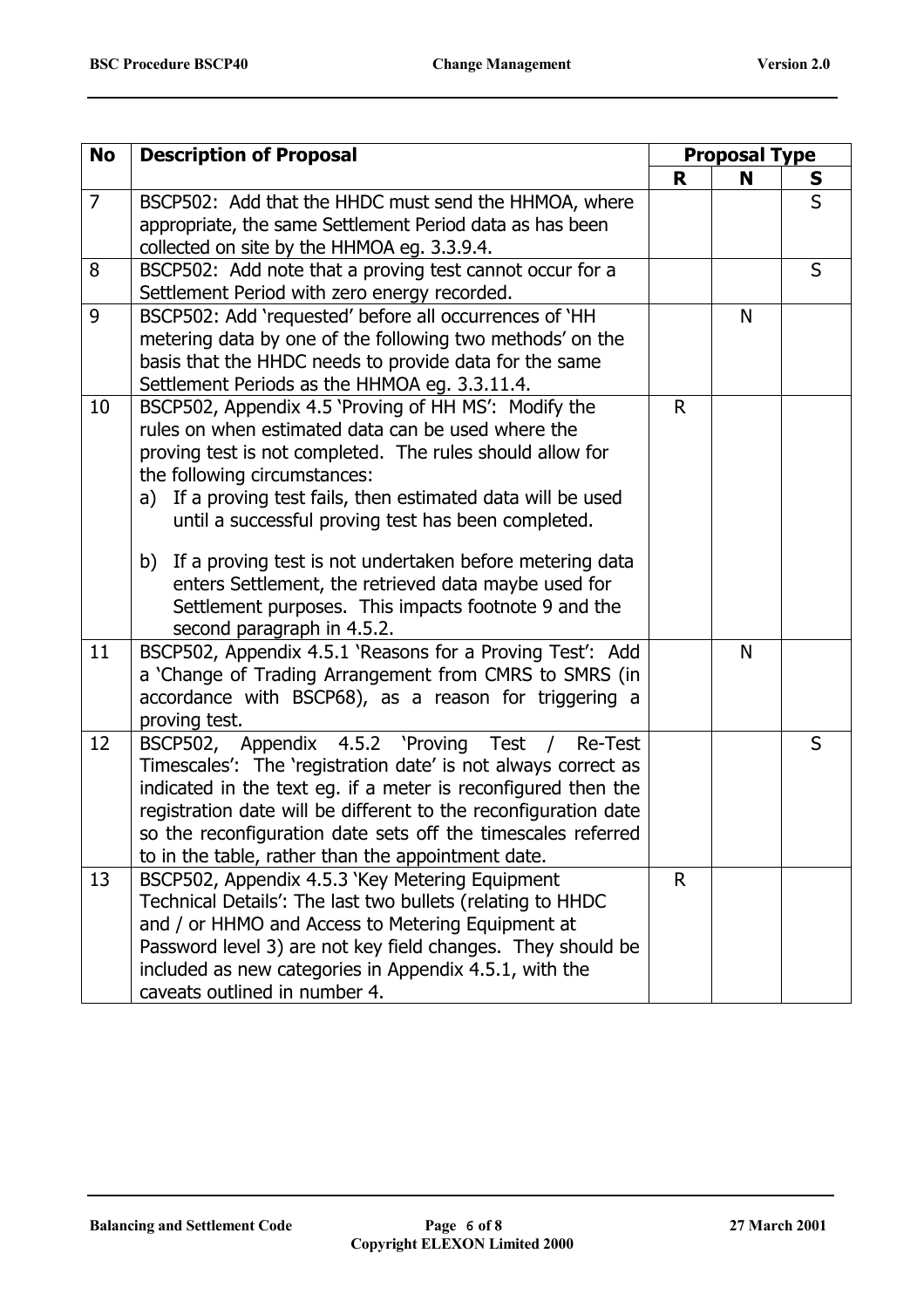| <b>No</b> | <b>Description of Proposal</b>                                    | <b>Proposal Type</b> |   |  |
|-----------|-------------------------------------------------------------------|----------------------|---|--|
|           |                                                                   | R                    | N |  |
| 14        | 'Option 4"                                                        |                      |   |  |
|           | Although this option was not included in the changes              |                      |   |  |
|           | developed under the Pool governance, this option should be        |                      |   |  |
|           | included in the CP. This option requires the following steps:     |                      |   |  |
|           | HHMOA commissions MS on site (CoP4).<br>$\Box$                    |                      |   |  |
|           | HHDC reads meter for any half hour Settlement Period of<br>$\Box$ |                      |   |  |
|           | his own choosing and sends the meter reading to the               |                      |   |  |
|           | HHMOA.                                                            |                      |   |  |
|           | HHMOA then uses manufacturer software to obtain<br>$\Box$         |                      |   |  |
|           | consumption using pulses for same half hour periods as            |                      |   |  |
|           | selected by the HHDC, in kWh.                                     |                      |   |  |